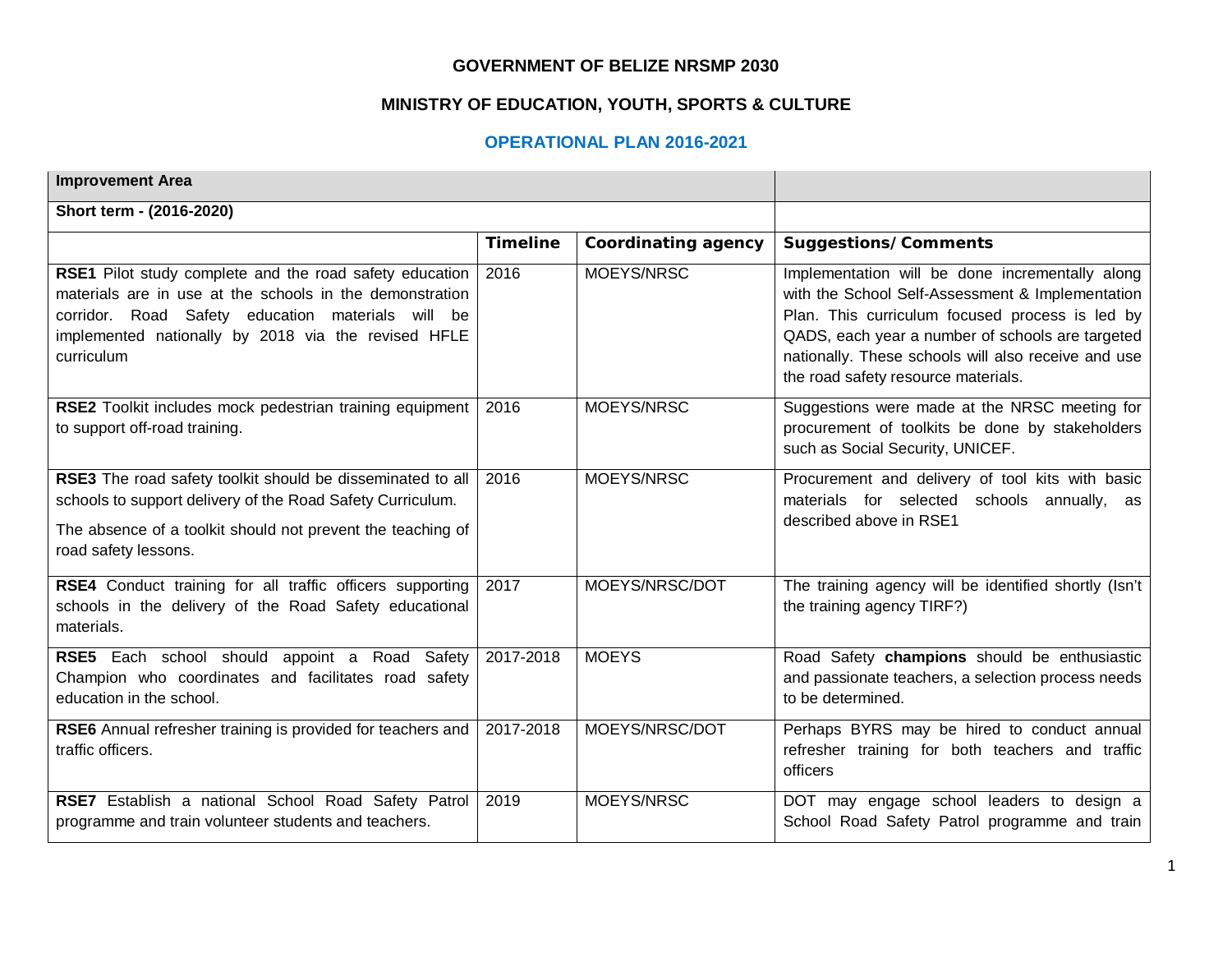|                                                                                                                                                                               |           |                        | volunteer students and teachers.                                                                                                                                                                                                                                                                                                                                          |
|-------------------------------------------------------------------------------------------------------------------------------------------------------------------------------|-----------|------------------------|---------------------------------------------------------------------------------------------------------------------------------------------------------------------------------------------------------------------------------------------------------------------------------------------------------------------------------------------------------------------------|
| RSE8<br>Develop<br>implement<br>minimum<br>safety<br>and<br>requirements for school buses in line with international best<br>practice. This should be done with some urgency. | 2020      | MOEYS/NRSC/DOT         | DOT should lead this initiative                                                                                                                                                                                                                                                                                                                                           |
| Medium term - (2021-2025)                                                                                                                                                     |           |                        |                                                                                                                                                                                                                                                                                                                                                                           |
| RSE9 Introduce road safety questions into relevant<br>academic examinations.                                                                                                  | 2021      | <b>MOEYS</b>           | Assessment of the knowledge, skills, and attitudes<br>in relation to these (Road Safety) learning<br>outcomes will be done at the school level via the<br>HFLE curriculum                                                                                                                                                                                                 |
| RSE10 Develop and implement a national road safety<br>education policy specifying a minimum of 10 hours of road<br>safety teaching per academic year.                         | 2021      | <b>MOEYS</b>           | The curriculum is used as the basis of instruction,<br>the infusion of road safety into the revised HFLE<br>curriculum allows for regular instruction at all class<br>levels                                                                                                                                                                                              |
| RSE11 A national road safety education conference should<br>take place to showcase good practice and review progress<br>to date.                                              | 2021      | MOEYS/NRSC             | Perhaps this may be done during Education month-<br>May of each year                                                                                                                                                                                                                                                                                                      |
| RSE12 Develop a road safety education web portal that<br>provides online information and interactive support for<br>parents, students and teachers.                           | 2021-2022 | MOEYS/NRSC             | May be added to the existing Ministry of Education<br>web site. Road Safety Project Management and<br>MoE to decide                                                                                                                                                                                                                                                       |
| RSE13 Establish a formal Safer Routes to School<br>Programme.                                                                                                                 | 2023      | MOEYS/NRSC/<br>MOW/DOT | Especially in urban areas and along the highways                                                                                                                                                                                                                                                                                                                          |
| RSE14 Undertake a comprehensive review of the Road<br>Safety Curriculum and consider expanding it to ensure<br>integration through all curricula subjects.                    | 2025      | <b>MOEYS</b>           | Curriculum development is cyclical, this revision will<br>be done since Road Safety has been infused into<br>the existing curriculum                                                                                                                                                                                                                                      |
| Long term - (Beyond 2026)                                                                                                                                                     |           |                        |                                                                                                                                                                                                                                                                                                                                                                           |
| RSE15 Develop an online tool to support the monitoring<br>and evaluation of road safety education.                                                                            | 2025      | MOEYS/NRSC             | If school leaders will be a part of the M&E process,<br>access will be limited due to the unavailability of<br>internet connection in most rural areas. Perhaps the<br>District Education Centres may include and make<br>distinct observation and record of progress in Road<br>Safety teaching and learning experiences via the<br>routine school supervision sessions. |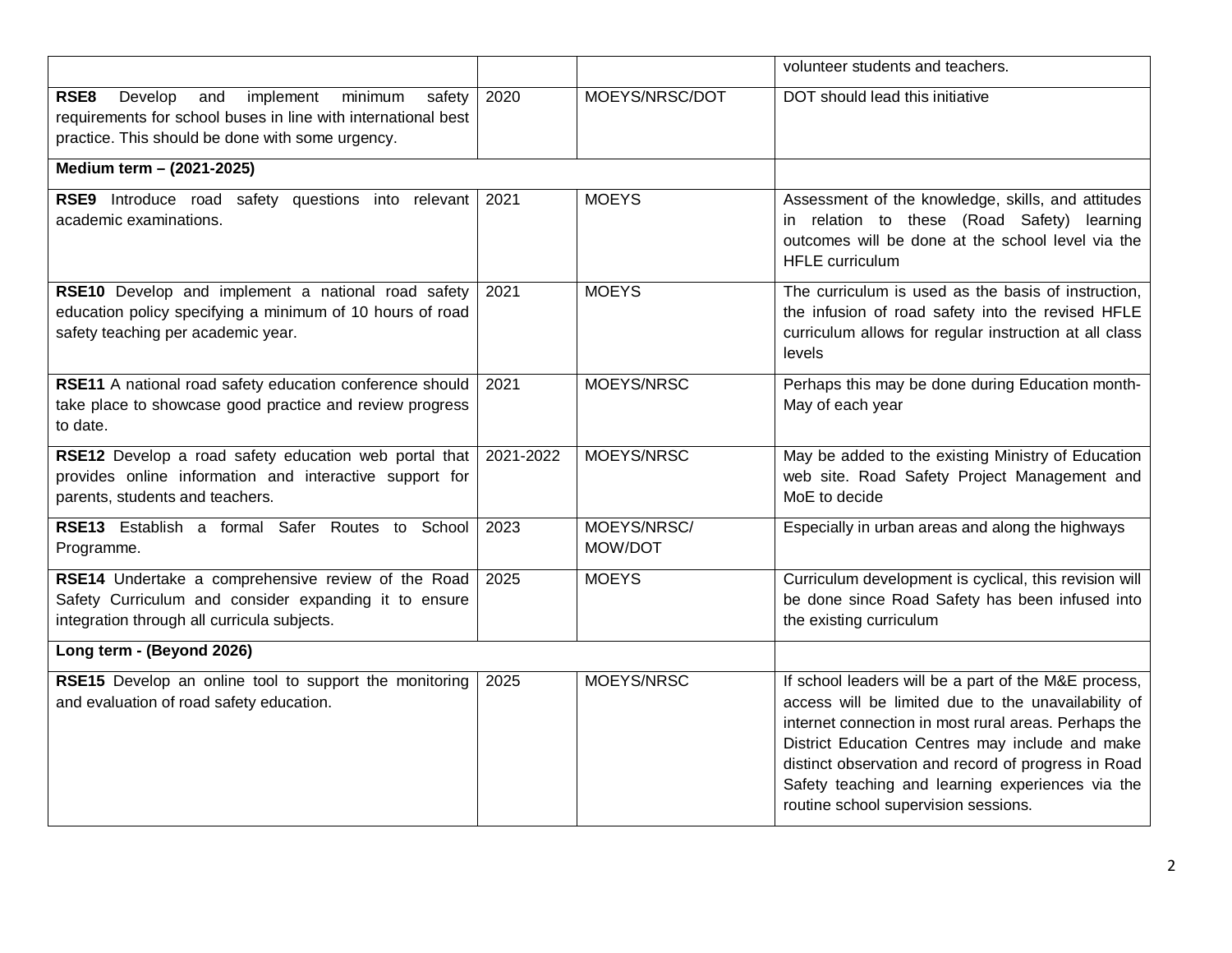### **MONITORING AND EVALUATION CHART ATTACHED**

### **ROAD SAFETY MASTERPLAN 2030**

# **MONITORING AND EVALUATION FRAMEWORK**

# **MINISTRY OF EDUCATION, YOUTH, SPORTS and CULTURE**

|                                                                                                                                       | <b>Progressive targets</b>                                                                                                                                            |                                                                             |                                                                                                                               |                                                                                                            |                  |                  |               |                                          |
|---------------------------------------------------------------------------------------------------------------------------------------|-----------------------------------------------------------------------------------------------------------------------------------------------------------------------|-----------------------------------------------------------------------------|-------------------------------------------------------------------------------------------------------------------------------|------------------------------------------------------------------------------------------------------------|------------------|------------------|---------------|------------------------------------------|
| <b>PILLAR</b>                                                                                                                         | Indicator                                                                                                                                                             | <b>Output</b>                                                               | <b>Outcome</b>                                                                                                                | <b>Baseline</b><br>2015                                                                                    | $2016 -$<br>2020 | $2021 -$<br>2025 | 2026-<br>2030 | <b>Supporting sector</b>                 |
| <b>6.4 ROAD SAFETY</b><br><b>EDUCATION</b>                                                                                            | Improve child, teenage and<br>young adults' capacity of<br>coping with the dangers of<br>traffic by teaching them safer<br>road user behaviour and<br>survival skills |                                                                             |                                                                                                                               |                                                                                                            |                  |                  |               |                                          |
| RSE1 Complete Pilot<br>study and Road<br>Safety Curriculum (By<br>2018)                                                               | Pilot study completed<br>Road Safety Curriculum (by<br>2018)                                                                                                          | Pilot study monitored                                                       | More students are<br>aware of road safety<br>measures leading to<br>safer behaviours                                          | Road Safety<br>(educational<br>materials) sent to all<br>schools in the<br>country                         | 2016<br>25%      | 100%             | N             | NRSC, BYRS                               |
| <b>RSE2 Toolkit includes</b><br>mock pedestrian<br>training equipment to<br>support off-road<br>training completed                    | Toolkit completed                                                                                                                                                     | Toolkits for all schools<br>purchased                                       | Toolkits procured and<br>teachers prepared to<br>deliver training                                                             | Toolkits delivered to<br>school along the<br>corridor.                                                     | 2016             |                  |               | NRSC, BYRS                               |
| RSE3 Road safety<br>toolkit disseminated to<br>all schools to support<br>delivery of the Road<br>Safety Curriculum                    | Toolkit disseminated                                                                                                                                                  | Toolkits delivered to all<br>schools                                        | Toolkits delivered to all<br>schools and teachers<br>trained so they are then<br>better equipped for<br>training the children | Toolkits delivered to<br>schools along the<br>corridor                                                     | 2017             |                  |               | NRSC, BYRS                               |
| <b>RSE4 Conduct</b><br>training for all traffic<br>officers supporting<br>schools in the delivery<br>of the Road Safety<br>Curriculum | Training of all traffic officers<br>completed                                                                                                                         | Road Safety (education<br>materials) shared with<br>Department of Transport | <b>Traffic Officers trained</b><br>in road safety<br>curriculum.                                                              | Road Safety<br>(instructional<br>training) completed<br>for traffic officers<br>along the<br>Demonstration | 2017             |                  |               | NRSC, DOT, Municipal<br>traffic officers |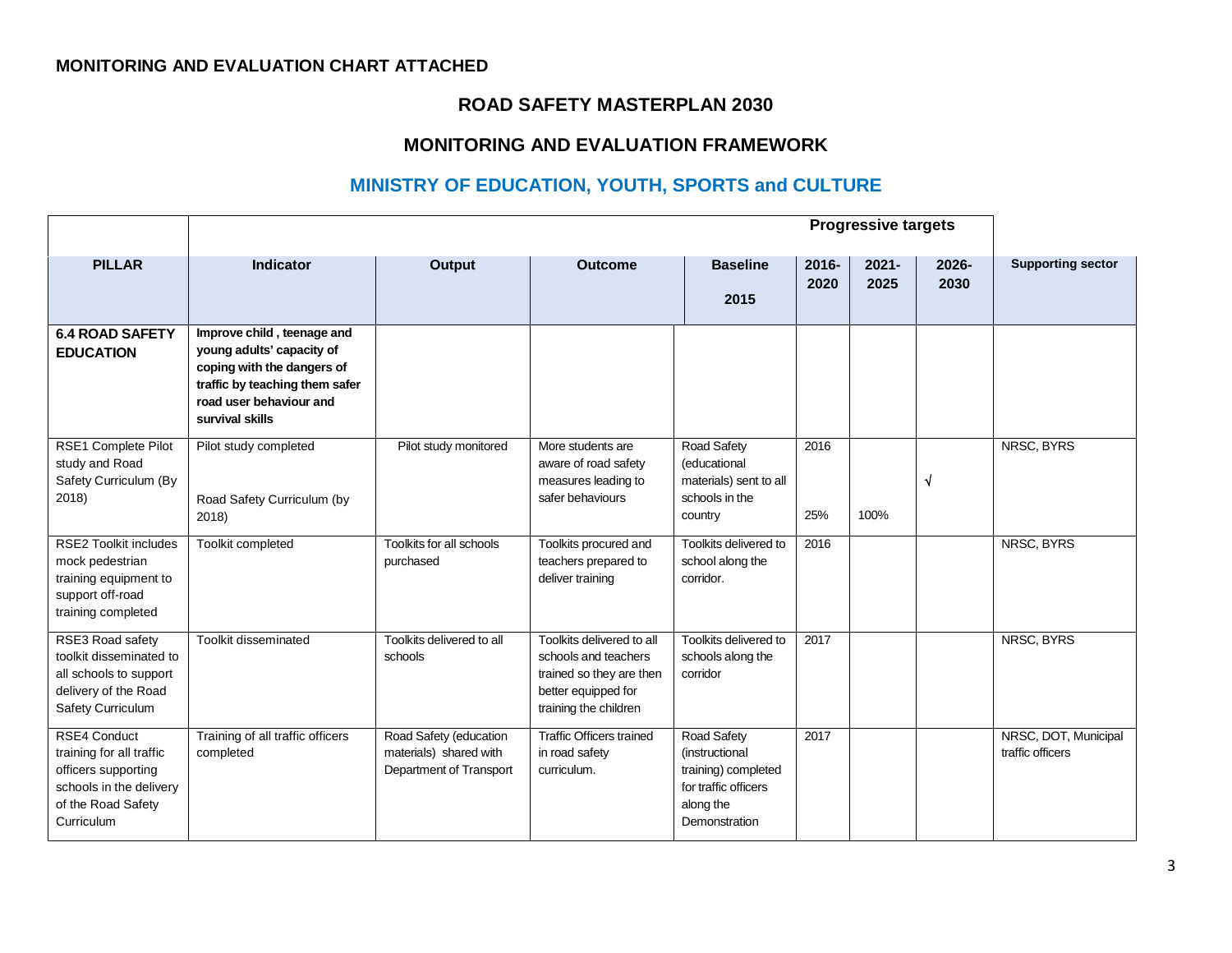|                                                                                                                                                                     |                                                                   |                                                                                                                      |                                                                                                          | Corridor                                                                                                            |               |      |                                                       |
|---------------------------------------------------------------------------------------------------------------------------------------------------------------------|-------------------------------------------------------------------|----------------------------------------------------------------------------------------------------------------------|----------------------------------------------------------------------------------------------------------|---------------------------------------------------------------------------------------------------------------------|---------------|------|-------------------------------------------------------|
| RSE5 Implement<br>recommendations into<br>the Associate of Arts<br>in Primary Education<br>and provide training<br>for relevant university<br><b>lecturers</b>      | Recommendations<br>implemented.<br>Relevant lecturers trained     | Road Safety (education<br>materials) provided to<br>Deans of Teacher<br><b>Training Institutions</b><br>country-wide | Road Safety instruction<br>taught at the university<br>level to prepare<br>teachers for the<br>classroom | Road Safety<br>education is not<br>done beyond<br>secondary school.                                                 | 2017          |      | Teacher training<br>institutions                      |
| RSE6 Each school<br>should appoint a<br>Road Safety<br>Champion who<br>coordinates and<br>facilitates road safety<br>education in the<br>school                     | Road Safety Champion for<br>each school appointed                 | Possible Road safety<br>Champion identified at all<br>schools                                                        | Road safety education<br>is coordinated and<br>facilitated at all schools                                | Road safety<br>champions not<br>appointed.                                                                          | 2017-<br>2018 |      |                                                       |
| RSE7 Annual<br>refresher training is<br>provided for teachers<br>and traffic officers                                                                               | Refresher training completed                                      | Teachers and traffic<br>officers identified for<br>refresher training                                                | <b>Training on Road</b><br>Safety updated and<br>improved                                                | No refresher<br>training exist                                                                                      | 2017-<br>2018 |      | NRSC, DOT, Municipal<br><b>Traffic Officers, BYRS</b> |
| RSE8 Establish a<br>national School Road<br>Safety Patrol program<br>and train volunteers,<br>students and teachers                                                 | National School Road Safety<br>Patrol program established         | <b>National Road Safety</b><br>Patrol program<br>participants identified and<br>training program<br>developed        | Training of volunteers,<br>students and teachers<br>about the School Patrol<br>program has<br>commenced  | There is no National<br>School Road Safety<br>Patrol Program                                                        | 2019          |      | NRSC, BYRS                                            |
| RSE10 Introduce road<br>safety questions into<br>relevant academic<br>examinations                                                                                  | Road safety questions<br>introduced into relevant<br>examinations | Test bank with questions<br>and answers developed                                                                    | Road Safety questions<br>included on<br><b>Examination papers</b>                                        | Only a few Road<br>safety questions are<br>on examination<br>papers                                                 |               | 2021 |                                                       |
| RSE11 Develop and<br>implement a national<br>road safety education<br>policy specifying a<br>minimum of 10 hours<br>of road safety<br>teaching per<br>academic year | Road safety education policy<br>developed and implemented         | Nationwide consultation<br>on Road Safety education<br>policy                                                        | Road Safety Education<br>Policy implemented.                                                             | Road Safety<br>education will be in<br>all classrooms<br>country-wide by<br>2018 via the revised<br>HFLE curriculum |               | 2021 |                                                       |
| RSE12 A national<br>road safety education<br>conference should<br>take place to<br>showcase good                                                                    | Conference completed                                              | Road safety education<br>conference planning<br>commenced<br>Road Safety awareness                                   | Annual Conference has<br>taken place                                                                     | <b>Road Safety</b><br>Education<br>Conference has not<br>been held                                                  |               | 2021 |                                                       |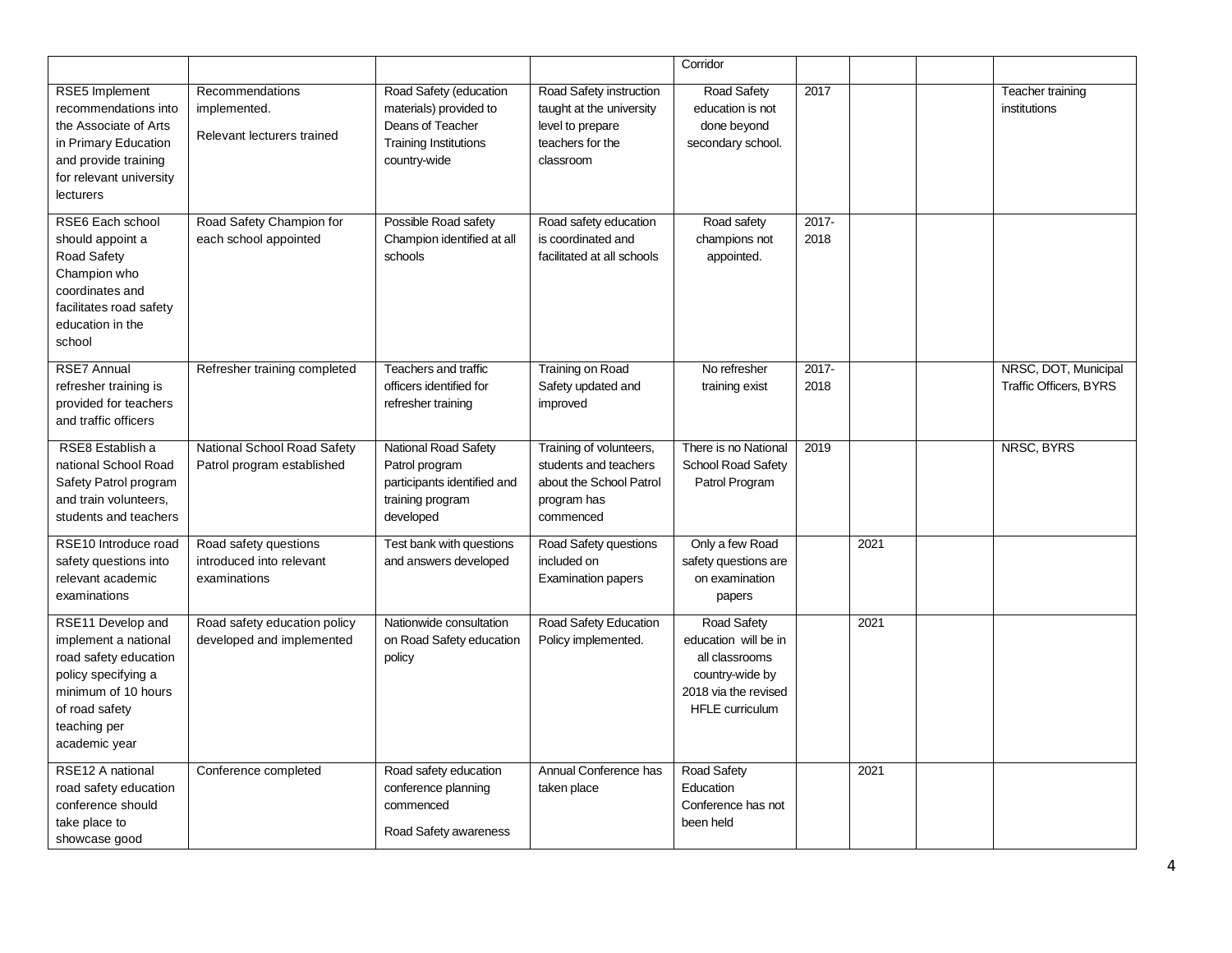| practice and review<br>progress to date<br>RSE13 Develop a<br>road safety education<br>web portal that                                                                   | Web portal developed                       | week will coincide with the<br>national education<br>showcase commencing<br>May 2017<br>Information for web portal<br>gathered | Online information<br>available                                                                                                                                   | Information is not<br>available online                                                                                                                                                                                                                   |     | $2021 -$<br>2022 |      |            |
|--------------------------------------------------------------------------------------------------------------------------------------------------------------------------|--------------------------------------------|--------------------------------------------------------------------------------------------------------------------------------|-------------------------------------------------------------------------------------------------------------------------------------------------------------------|----------------------------------------------------------------------------------------------------------------------------------------------------------------------------------------------------------------------------------------------------------|-----|------------------|------|------------|
| provides online<br>information and<br>interactive support for<br>parents, students and<br>teachers                                                                       |                                            |                                                                                                                                |                                                                                                                                                                   |                                                                                                                                                                                                                                                          |     |                  |      |            |
| RSE14 Establish a<br>formal Safe Routes to<br>School program                                                                                                             | Safe Routes to School<br>program developed | Components of a Safe<br>Routes to School<br>program identified and<br>comprehensive program<br>developed                       | Safe Routes to School<br>Programs are<br>implemented across the<br>country<br>All schools will<br>eventually develop a<br>formal Safe Routes to<br>School program | Safe routes to<br>School program<br>does not exist                                                                                                                                                                                                       | 10% | 2023<br>50%      | 100% |            |
| RSE15 Undertake a<br>comprehensive review<br>of the Road Safety<br>Curriculum and<br>consider expanding it<br>to ensure integration<br>through all curricula<br>subjects | Comprehensive review<br>undertaken         | Sections for revision<br>identified and updated                                                                                | Road safety curriculum<br>integrated through (the<br>HFLE curriculum) for<br>Primary schools<br>Percentage of primary<br>schools teaching road<br>safety          | Curriculum in use at<br>the pilot schools<br>Will be in all schools<br>by 2018                                                                                                                                                                           |     | 2025<br>50%      | 100% |            |
| RSE16 Develop an<br>online tool to support<br>the monitoring and<br>evaluation of road<br>safety education                                                               | Online tool developed                      | Online tool identified and<br>tested for appropriateness                                                                       | Online tool in use for<br>monitoring and<br>evaluation of road<br>safety education                                                                                | Road safety<br>education not<br>monitored.<br>By 2018, the M&E<br>instruments used by<br>the consultants will<br>be adapted to<br>create a set for<br>principals and<br>district education<br>officers to monitor<br>the use of the<br>learning outcomes |     | 2025             |      | NRSC, BYRS |